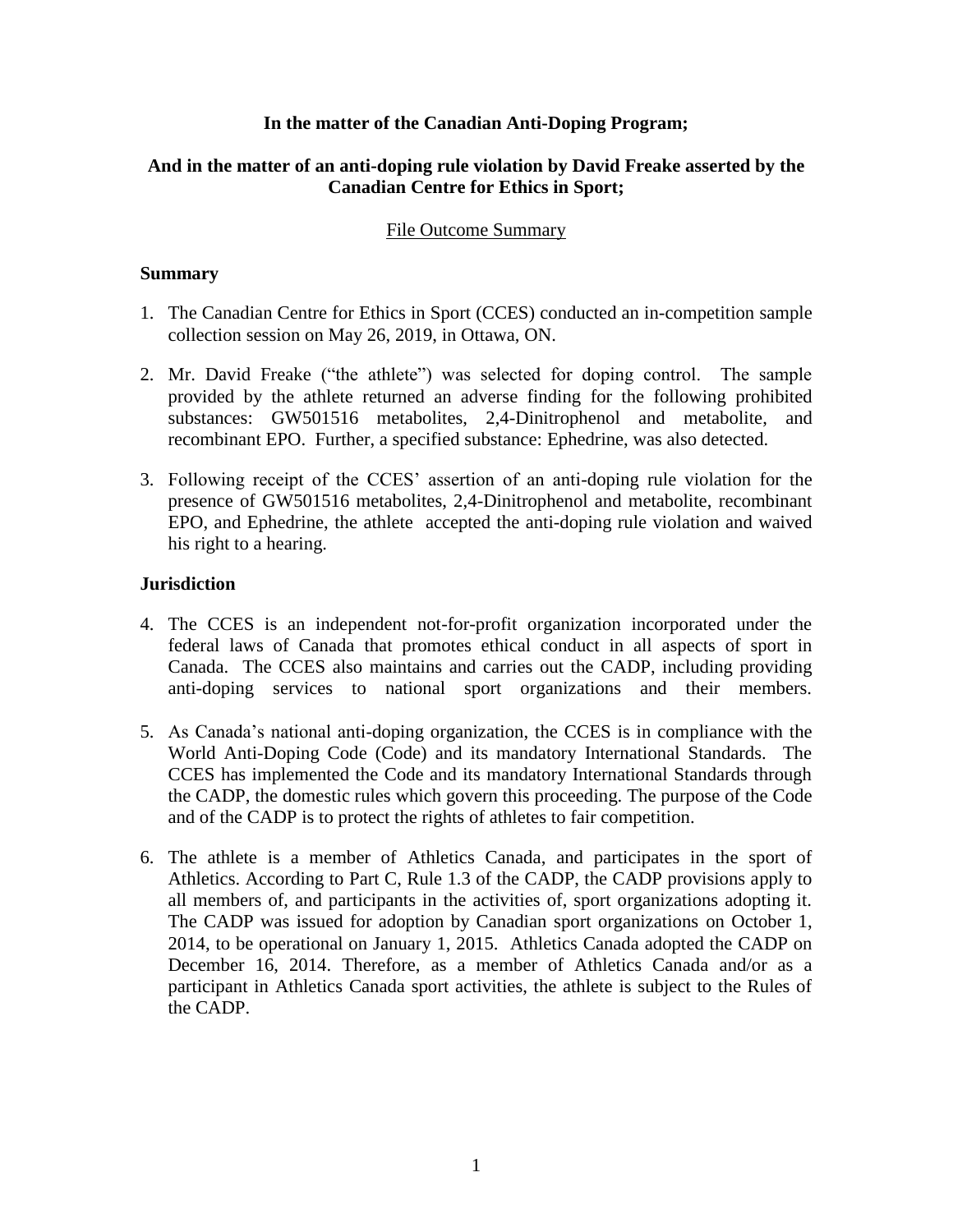# **Doping Control**

- 7. On May 26, 2019, the CCES conducted an in-competition doping control session in Ottawa, ON. Testing was conducted on Athletics Canada athletes as part of the CCES' domestic test distribution plan, all pursuant to the CADP.
- 8. The athlete was notified for doping control and, together with the Doping Control Officer (DCO) from the CCES, completed the sample collection process. The athlete's sample code number was 4315872.
- 9. On May 28, 2019, the athlete's sample was received by World Anti-Doping Agency (WADA) accredited laboratory, the INRS-Institut Armand-Frappier (INRS), in Laval, OC.

#### **Results Management**

- 10. The adverse analytical finding was received from the INRS on June 20, 2019. The Certificate of Analysis indicated the presence of GW501516 metabolites, 2,4- Dinitrophenol and metabolite, recombinant EPO, and Ephedrine.
- 11. GW501516 metabolites, 2,4-Dinitrophenol and metabolite, and recombinant EPO are classified as prohibited substances, and Ephedrine is classified as a specified substance on the 2019 WADA Prohibited List.
- 12. On July 18, 2019, the CCES formally asserted a violation against the athlete for the presence of multiple prohibited substances and a specified substance. A mandatory Provisional Suspension was also imposed against the athlete on this date.
- 13. In accordance with CADP Rule 10.2, the standard sanction for a doping violation involving the presence of any prohibited substance is a four (4) year period of ineligibility. Given the athlete's sample contained both prohibited and specified substances, the standard four (4) year sanction for a prohibited as described above was proposed by the CCES within its July 18, 2019 assertion.

#### **Confirmation of Violation and Sanction**

- 14. On October 11, 2019, in response to the CCES' assertion, the athlete waived his right to a hearing thereby accepting both the asserted violation and the four (4) year period of ineligibility proposed by the CCES.
- 15. Therefore, the four (4) year sanction formally commenced on October 11, 2019 and will conclude on October 10, 2023.
- 16. The CCES now considers this case closed.